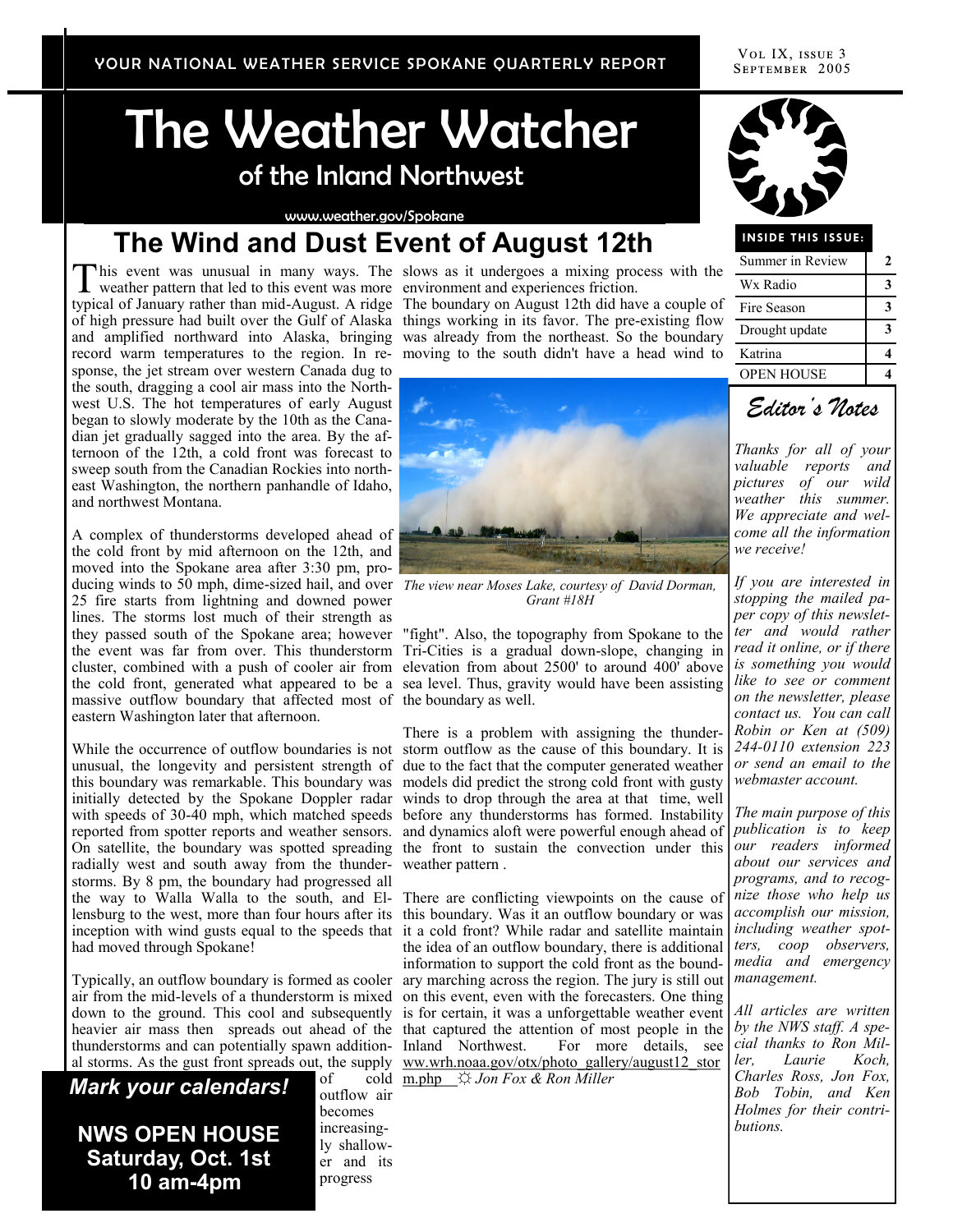### **The Summer of 2005 was more typical**

The summers of 2003 and 2004 in the Inland Northwest<br>were notable for their warm temperatures. In both of these he summers of 2003 and 2004 in the Inland Northwest with it an impressive cloud of dust. was in many ways, a prototypical Inland Northwest summer.

were consistently in the 60s and 70s. In fact, Spokane didn't even reach the  $60^{\circ}$  mark on the  $5^{\text{th}}$  and  $14^{\text{th}}$ . A sudden warm-up on the  $20<sup>th</sup>$  and  $21<sup>st</sup>$  made it feel like summer was finally here. But in typical spring-like fashion, the warm spell was short heat finally broke as cooler air from Canada began to slowly lived. This one came to a very dramatic end. A large thunderstorm which developed over southeast Washington produced a more normal readings. It was on this day that a cold front from large gust front. This strong gust front moved northward across British Columbia moved down from the north. This was a rathe Palouse toward Spokane, resulting in a 77 mph gust at the ther rare event for mid-August. What made it even more inter-Spokane Airport. This is especially impressive when one considers that this is the highest wind speed ever measured at an official observation site in Spokane! The gust front also brought Strong gusty winds developed that formed an impressive dust

| <b>Summer Weather Statistics</b> |         |         |         |              |  |
|----------------------------------|---------|---------|---------|--------------|--|
| <b>Wenatchee Airport</b>         | June    | July    | Aug.    | <b>Total</b> |  |
| Avg High Temp                    | 77.1    | 88.0    | 89.0    | 84.7         |  |
| Departure from Norm              | $-1.6$  | $+1.3$  | $+2.9$  | $+0.9$       |  |
| Avg Low Temp                     | 54.4    | 61.5    | 61.8    | 59.2         |  |
| Departure from Norm              | $+0.5$  | $+1.8$  | $+2.1$  | $+1.5$       |  |
| <b>Total Precip</b>              | 0.06    | 0.06    | 0.02    | 0.14         |  |
| Departure from Norm              | $-0.58$ | $-0.24$ | $-0.33$ | $-1.15$      |  |
| <b>Lewiston Airport</b>          | June    | July    | Aug.    | <b>Total</b> |  |
| Avg High Temp                    | 75.8    | 92.2    | 90.9    | 86.3         |  |
| Departure from Norm              | $-2.0$  | $+4.6$  | $+3.3$  | $+2.0$       |  |
| Avg Low Temp                     | 52.9    | 61.0    | 59.4    | 57.8         |  |
| Departure from Norm              | $-0.7$  | $+1.7$  | $+0.1$  | $+0.4$       |  |
| <b>Total Precip</b>              | 1.3     | 0.26    | 0.05    | 1.61         |  |
| Departure from Norm              | $+0.14$ | $-0.46$ | $-0.70$ | $-1.02$      |  |
| <b>Spokane Airport</b>           | June    | July    | Aug.    | <b>Total</b> |  |
| Avg High Temp                    | 70.7    | 83.7    | 83.9    | 79.4         |  |
| Departure from Norm              | $-3.2$  | $+1.2$  | $+1.3$  | $-0.2$       |  |
| Avg Low Temp                     | 49.7    | 56.5    | 55.2    | 53.8         |  |
| Departure from Norm              | $+0.8$  | $+1.9$  | $+0.7$  | $+1.3$       |  |
| <b>Total Precip</b>              | 1.38    | 1.10    | 0.46    | 2.94         |  |
| Departure from Norm              | $+0.20$ | $+0.34$ | $-0.22$ | $+0.32$      |  |

years, all three summer months were warmer than normal, in At our office, we often say that summer in the Inland Northsome cases much warmer than normal. The summer of 2005 west lasts from the  $4<sup>th</sup>$  of July to Labor Day. Once again this The wet May had helped to mitigate some drought concerns managed to move into the region on the 9<sup>th</sup> and  $10^{th}$ , but temafter our very dry winter. Hopes were high that this would con-peratures quickly rebounded into the 90s and triple digits for tinue into June. For the Idaho Panhandle and extreme eastern the remainder of July. Lewiston's thermometer reached 105° Washington, June did bring more than the normal amount of on the 21<sup>st</sup> for their hottest day of the summer. But the hottest rainfall. Unfortunately, the area that needed it the most re-period was the last few days of the month, where Lewiston hit ceived the least: the Cascades. While June isn't typically a wet the century mark 4 of the last 5 days. Once again, little if any month for Wenatchee, they only received a tenth of their nor-rainfall occurred along the east slopes of the Cascades. By the mal June rainfall, all of which fell on one day. The first half of end of July, the Wenatchee Airport had totaled only 3.97" of June saw persistent cool and showery weather. Temperatures precipitation for the water year (beginning Oct  $1<sup>st</sup>$ , 2004). This generally held true. The holiday weekend of the fourth saw 90° temperatures throughout the area. One last spring-like system was the  $4<sup>th</sup>$  driest ever since 1959.

> The hot weather continued into the first part of August, but the move into the area. By the  $12<sup>th</sup>$ , temperatures were back to esting was that this boundary was visible on radar even though there were only scattered thunderstorms accompanying it. cloud which enveloped much of the Columbia Basin with nearzero visibilities. In addition, downed power lines and lightning also caused a number of fires especially in the Spokane area.

> After this event, the weather was decidedly different. Hot spells were once again short lived, and brief wet periods brought small amounts of rain to some locations. A few of the more common cold spots (Priest Lake, Deer Park, Springdale) saw their thermometers drop into the lower 30s during the last few mornings of August.

> While it's not unusual to have hot weather in late August and September, climatologically the hottest period is mid-July to mid-August, with August  $1^{st}$  the hottest day of the summer. In the Inland Northwest, the length of daylight decreases from 16 hours at the start of summer to less than 13.5 hours by the end of August. Additionally, the angle of the sun has decreased from a high point of 66 degrees at noon on June  $22<sup>nd</sup>$  to only 50 degrees at the end of August. While these are the only some of the factors which determine how hot it gets, it does show that it becomes increasingly difficult to have hot weather after Labor Day. ☼ *Ron Miller*

> > Answer: In the last 150 years, Florida has received over 110 hits and Texas has had over 59 hits.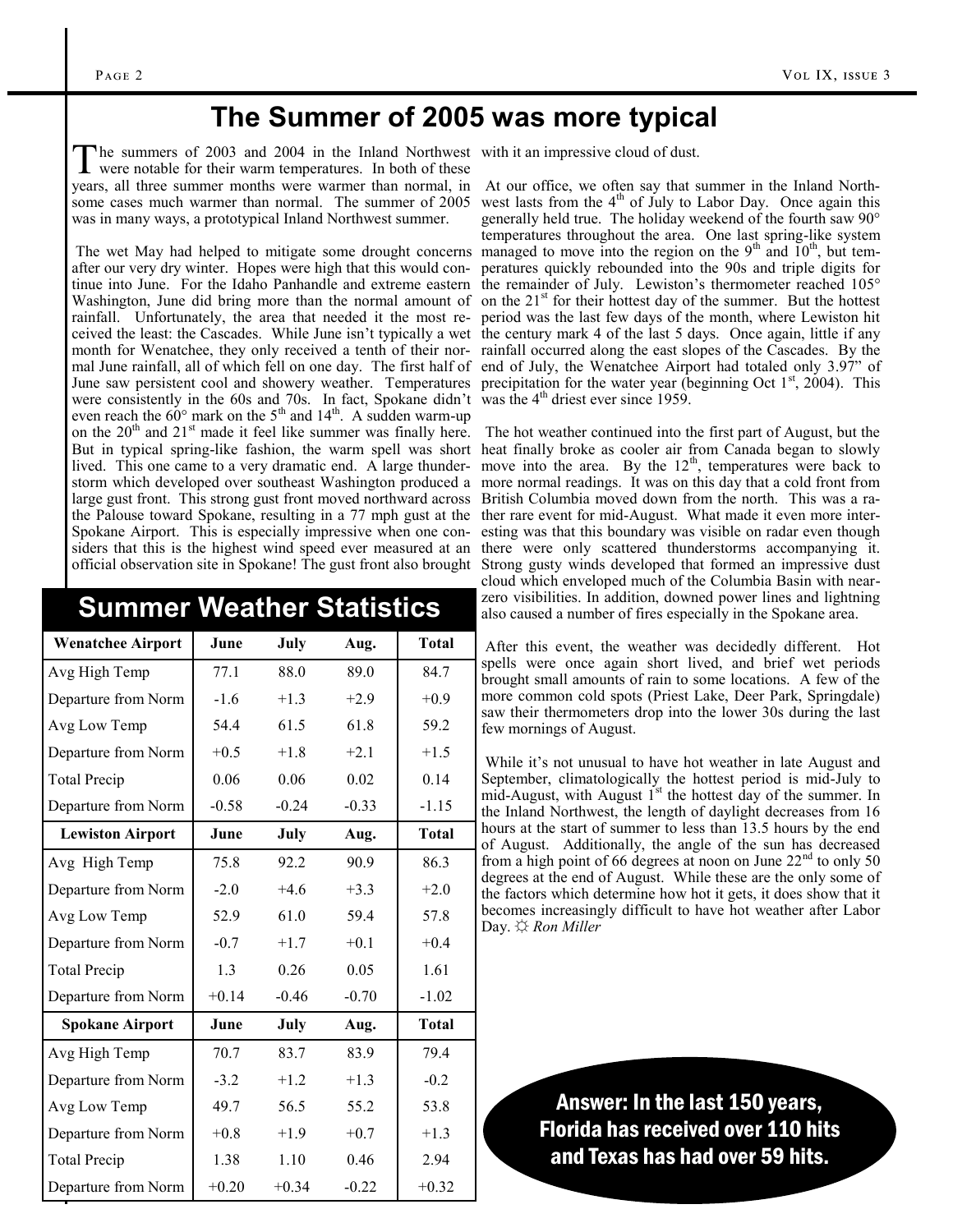### **September is National Preparedness Month**

Being prepared is the theme as we ob-<br>
serve National Preparedness and serve National Preparedness and Weather Radio Awareness Month this September, in addition to 9-1-1 day. This will be the time for all citizens to review emergency response plans. Washington state will participate in a statewide earthquake

The weather radio has been nicknamed "the voice of the National Weather Service" with its broadcast of the latest area weather forecasts and conditions 24-hours a day, but a weather radio has other uses. It is part of an ALL-HAZARDS warning system, used not only for flood and weather events, but also for hazards such as tsunamis, volcanic activity, AMBER child abduction alerts, and secondary hazards such as those from terrorism and earthquakes. Weather radios are an important component of all disaster preparedness plans and kits, especially with the winter season fast approaching. Samples of preparedness plans can be found through the Federal Emergency Management Agency or the American Red Cross. For more information, please visit: http:// www.emd.wa.gov/5-prog/prgms/pubed/ weather/wxradio-idx.htm. ☼ *Robin Fox*

drill on the morning of Sept. 14th.

### **NWS Spokane**

**Meteorologist In Charge** John Livingston

**Administrative Assistant** Meg Layh

**Warning Coordination Meteorologist** Ken Holmes

**Science Operations Officer** Ron Miller

**Data Acquisition Program Manager** Robert Bonner

**Service Hydrologist** Charles Ross

**Information Technology Officer** Todd Carter

**Lead Forecasters** Jon Fox Claudia Cox Robin Fox Matt Fugazzi Bob Tobin

#### **General Forecasters**

Tracy Cox Rocco Pelatti Paul Bos Todd Lericos John Werner Laurie Koch

**Hydro-Meteorological Technicians & Intern** Stan Savoy Milt Maas Verne Ballard Jeffrey Coté

**Electronic System Analyst** Dwight Williams

**Electronic Technicians** Paul Kozan Robert Sumpter

**Facilities Technician** Mike Belarde

# **A Glance at 2005 Fire Season**

T hrough late April 2005, it appeared as if this would be a record setting fire year for the Pacific Northwest. Last spring, the snow pack across the region was one of the lowest on record, precipitation totals were well below normal, and it appeared as if the fire season would start several weeks ahead of normal. May and June brought cooler temperatures and for the most part above normal rainfall to the region. Late spring/early summer precipitation and cooler temperatures can be a mixed blessing however. While cool moist spring weather can delay the onset of fire season, it also allows the annual and perennial fine fuels to grow lush and thick. This was the case for 2005. The important aspect of a fire season is the number of fire starts, or who gets the lightning. While eastern Washington and north Idaho got a fair share of lightning, it was only a small percentage of what our neighbors received. Most of the lightning was usually accompanied by moderate to heavy rain. A lightning outbreak in mid July started numerous project fires in Oregon and Idaho. This was followed by another round of active thunderstorms in early August across central Idaho and southwest Montana, where the majority of large fires were this year.

Through the first week of September 833 wildfires were reported for 94,839 acres in Washington. This compares to the 10 year average of 966 wildfires for 101,374 acres. By comparison the state of Oregon had 1532 fires for 146,922 acres this year. For the nation 46,447 wildfires were reported for 7,849,821 acres. Over 4 million acres of this total were in Alaska where the 10 year average is 63,520 fires for 4,310,031 acres. For more information, visit http://www.nwccweb.us/ or http://www.nifc.gov/fireinfo/nfn.html . ☼ Bob *Tobin*

Spotter training will be held in the Spokane area on Tuesday, October 18th at noon at Agilent Corp. Also an online spotter training presentation is available on the NWS Spokane web page. Please visit *http://www.weather.gov/spokane/spotter/train.php* for details.

### **Drought Status and Outlook**

D rought conditions will persist through much of the Inland<br>conditions were seen across the region in August. Many rivers and rought conditions will persist through much of the Inland Northwest as summer comes to a close. Warm and rather dry streams reported record low flows in early September, with many water rights holders facing hardships. Groundwater levels were affected with reports of wells running at very low outputs. Forest fire danger remained high all summer long. While an increase in storms systems is common across the Inland Northwest in September and October, stream flows usually are very slow to recover. While the official winter outlook will not be released until the middle of September, the weather patterns responsible for last years dry winter have decreased. At this point there are equal chances that the upcoming winter will be wetter or drier than average. It is however highly unlikely that we will see a winter quite as warm and dry as last winter. The next long range weather outlook will be released by the National Weather Service Climate Prediction Center on September 15<sup>th</sup>. For the latest information on long range outlooks, see The Drought Monitor focuses on broad-scale conditions. <http://www.cpc.ncep.noaa.gov/products/predictions/30day/> for details. ☼ Charles Ross



**Please call the NWS with spotter reports at (509) 244-0435**